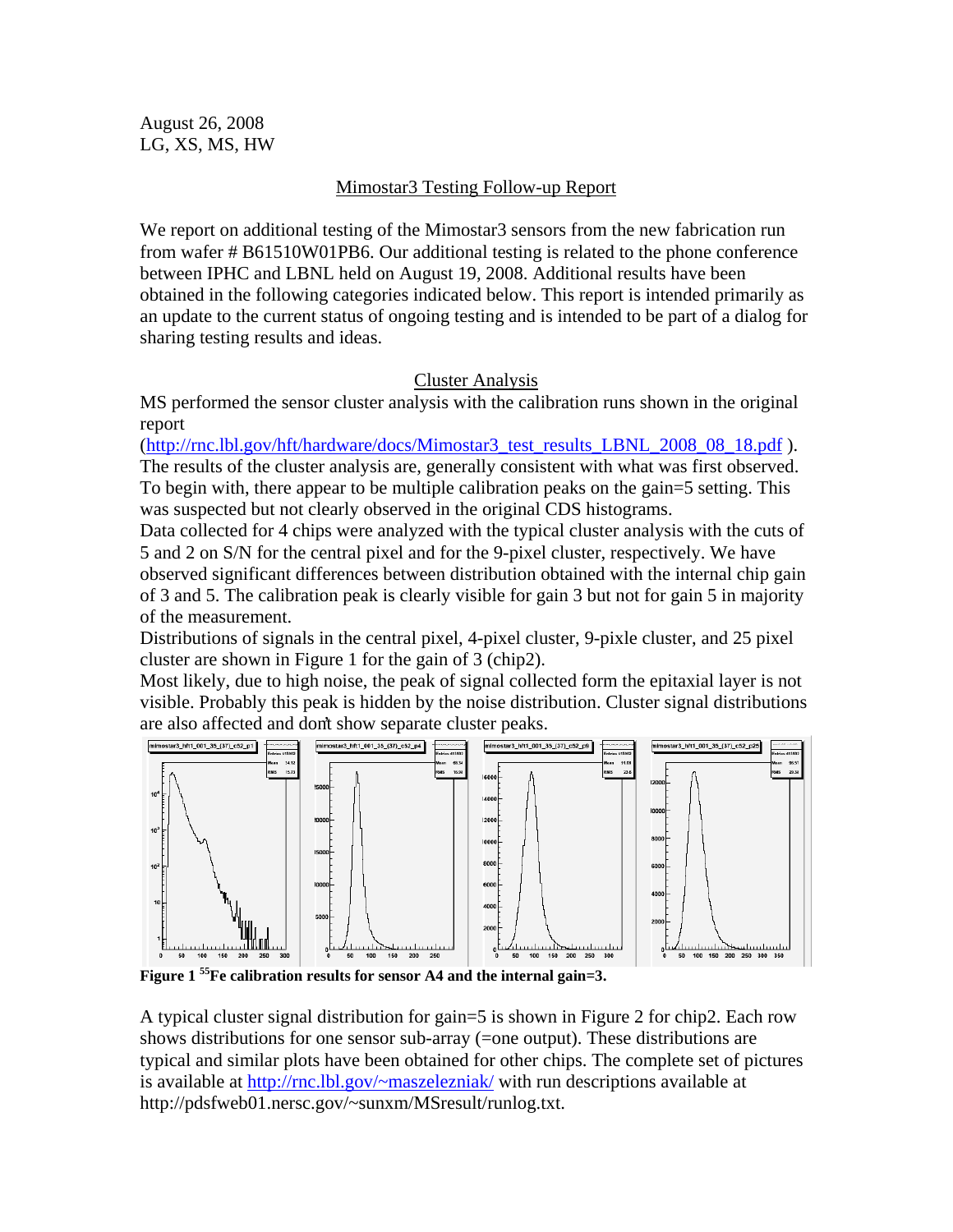

**Figure 2 55Fe calibration results for sensor A4 and the internal gain=5.**  Given that there are 5 sub-arrays per each sensor output, we looked at calibration peak distributions for each sub-array independently. A typical set of distributions is shown in Figure 3. The presented set of plots represents the overall distribution in the upper-left corner and 5 contributing distributions. Overall, we can see that, generally, distributions from individual sub-arrays don't show a clear calibration peak.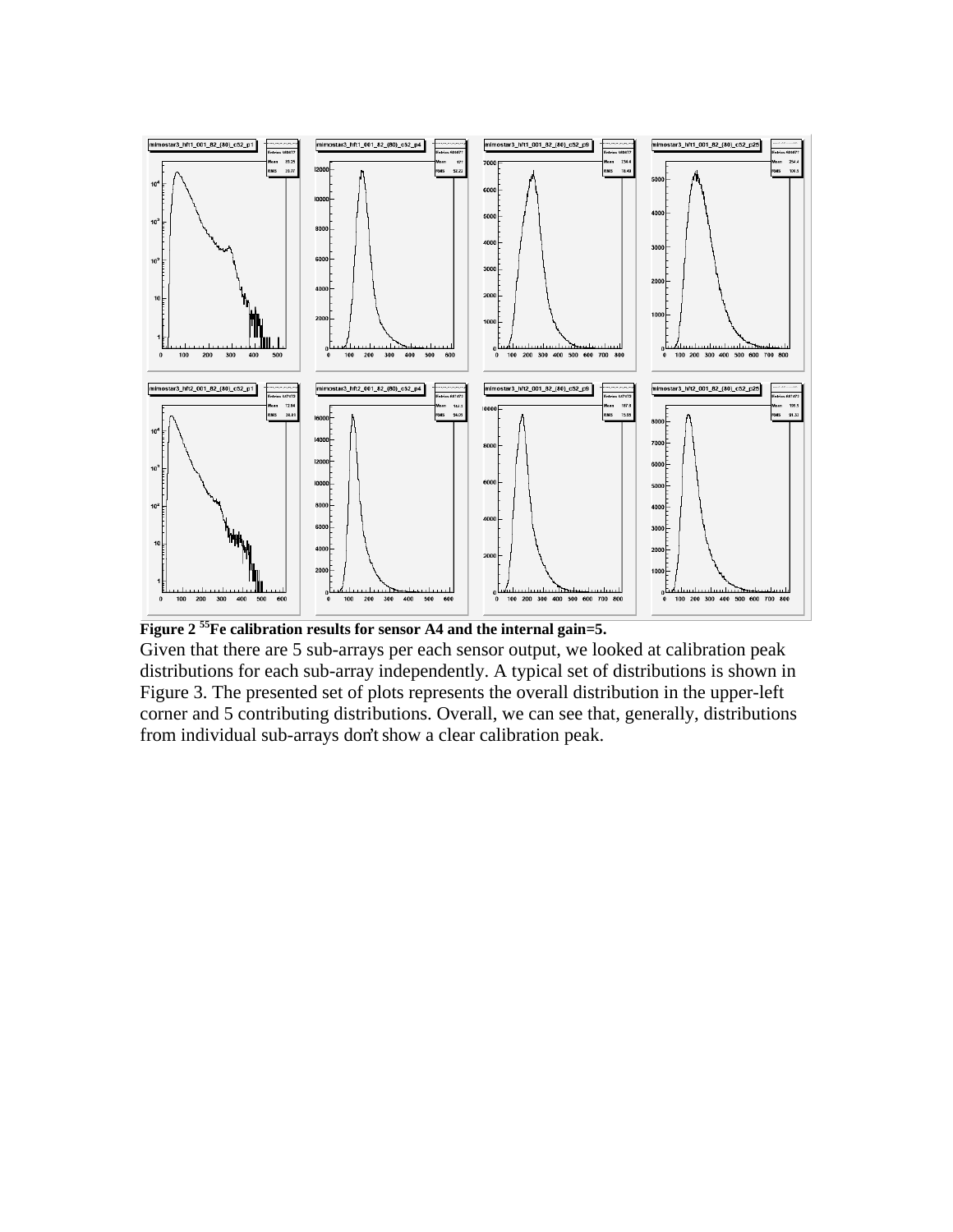

**Figure 3 55Fe calibration peak distributions for 5 sub-arrays analyzed together and separately for sensor A4 and the internal gain=5.** 

#### Cuts Analysis

XS performed a cuts analysis of the calibration data. In this analysis, the idea was to select only pixels that absorbed all of the photon energy from the source without any additional influence from conversions that resulted in partial charge sharing between pixels. In order to accomplish this he placed cuts such that none of the eight "crown" pixels around any pixel can have a CDS value that exceeds 6 ADC counts for gain=3 and 10 ADC counts for gain=5. The complete histogram data in the form of ROOT files and .gif plots for all measured sensors for the presented analyses as well as a text file of the run numbers can be found at http://pdsfweb01.nersc.gov/~sunxm/MSresult/. Also important to note is that raw ADC signal distributions (that can be seen in XS files) do not indicate any signal truncation even for gain=5. Typical results are shown below;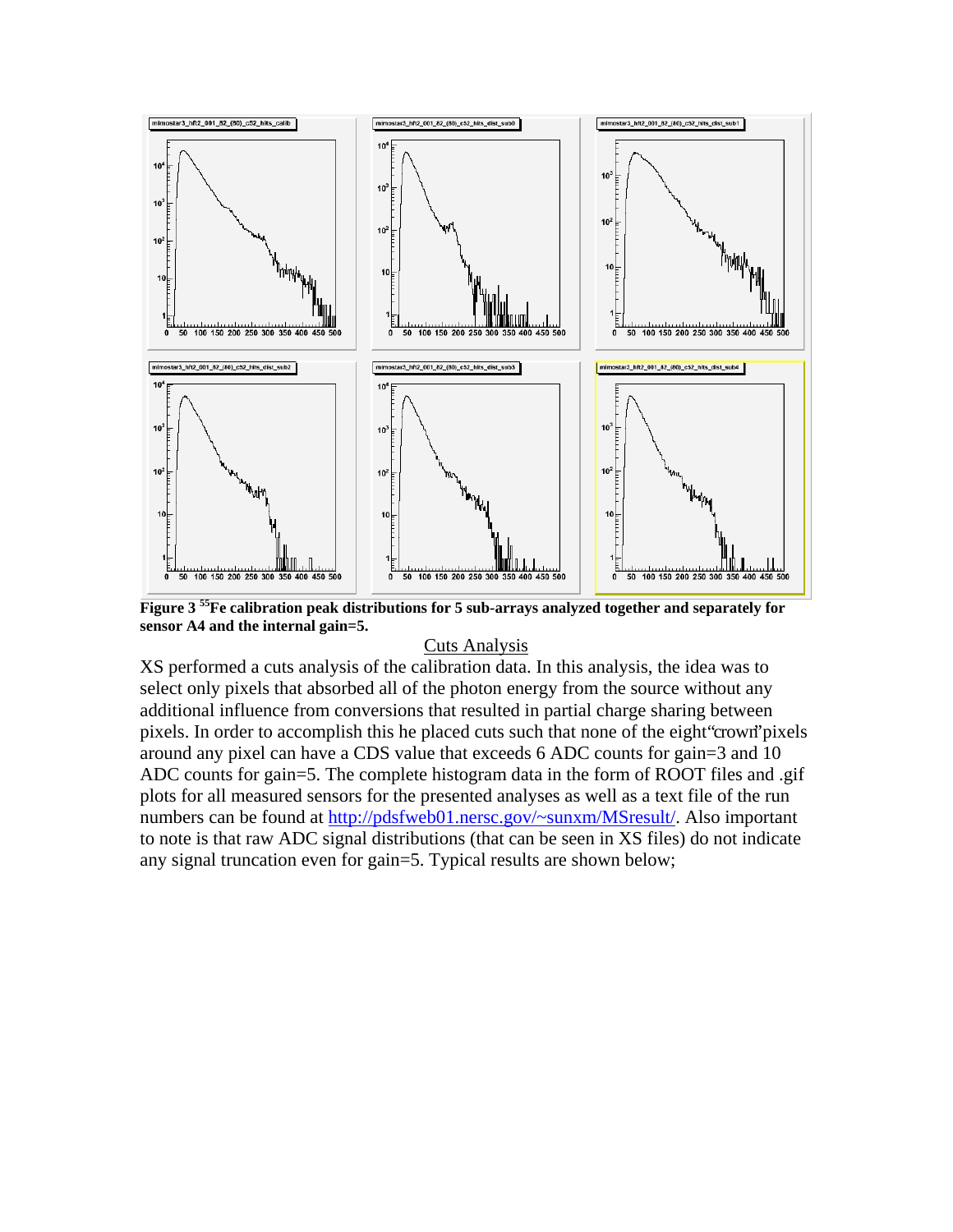

**Figure 4 Sensor A2 raw CDS spectrum on gain=5 setting** 



**Figure 5 Sensor A2 raw CDS spectrum on gain=5 setting with XS cuts analysis (zoomed)**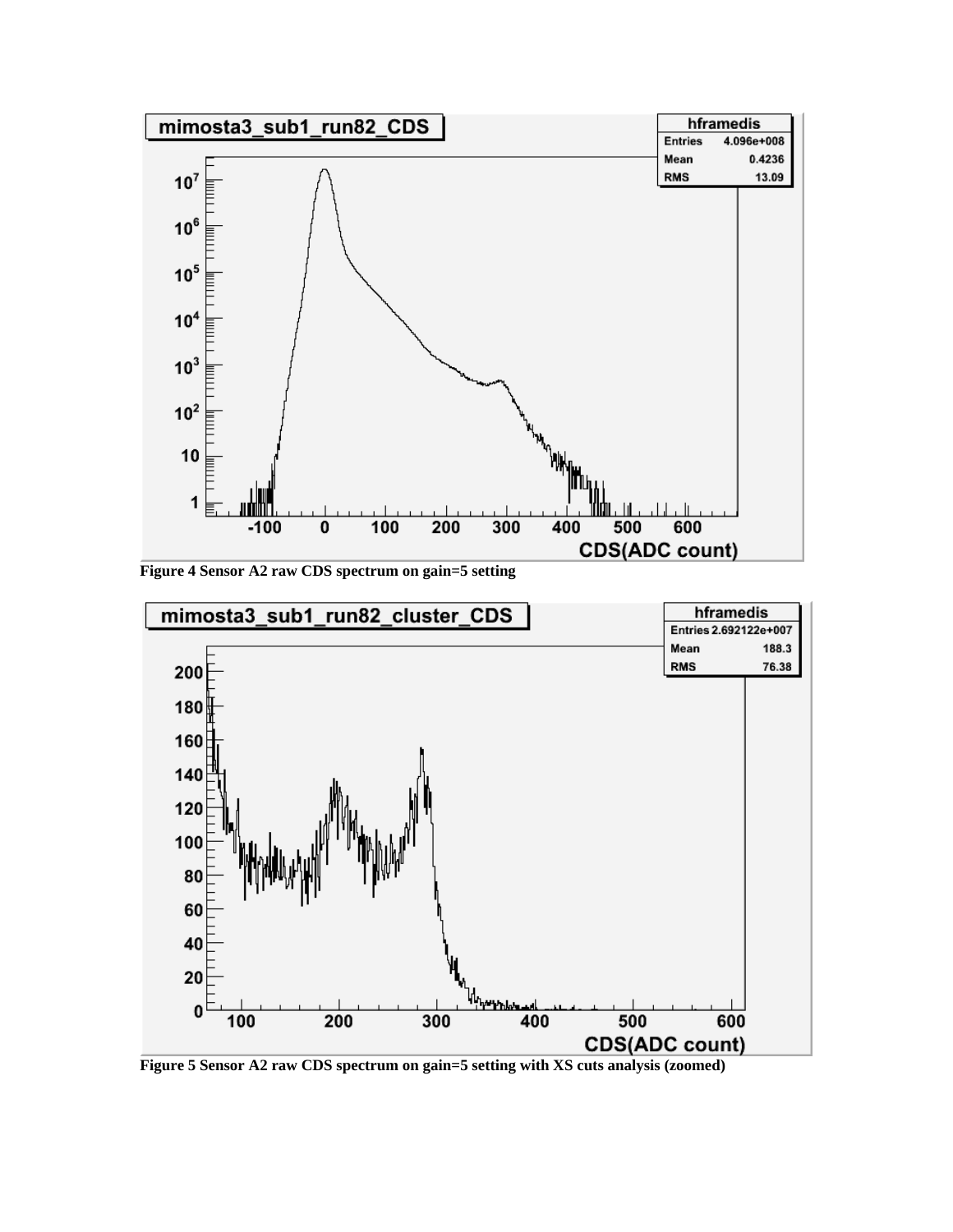Though the exact bias of these cuts is not known, they clearly qualitatively show more than one CDS calibration peak.

## Vdiode analysis

We tested sensor from wafer position A2 varying the diode voltage in 50 mV steps from 3.0 V to 3.7 V in gain=3 mode and from 3.2 V to 3.5 V in gain=5 mode. The JTAG settings were as described before in the previous report. The raw ADC value (averaged over 100 frames) at one voltage setting was subtracted from the raw ADC value of the next voltage setting (50 mV higher) for every pixel. The plot for the Vdiode  $3.35$  V- $3.30$ V (our operating point) for all pixels in sub-array 0 at the gain=5 setting is shown below.



**Figure 6 Vdiode 3.35 V – 3.30 V (our operating point) for all pixels in the sub-array**  Note the bimodal structure in the ADC subtraction spectrum. We decomposed this into the smaller sub-arrays based on each of the 5 gain= $3/5$ amplifiers in sensor sub-array 0. These histograms are shown below.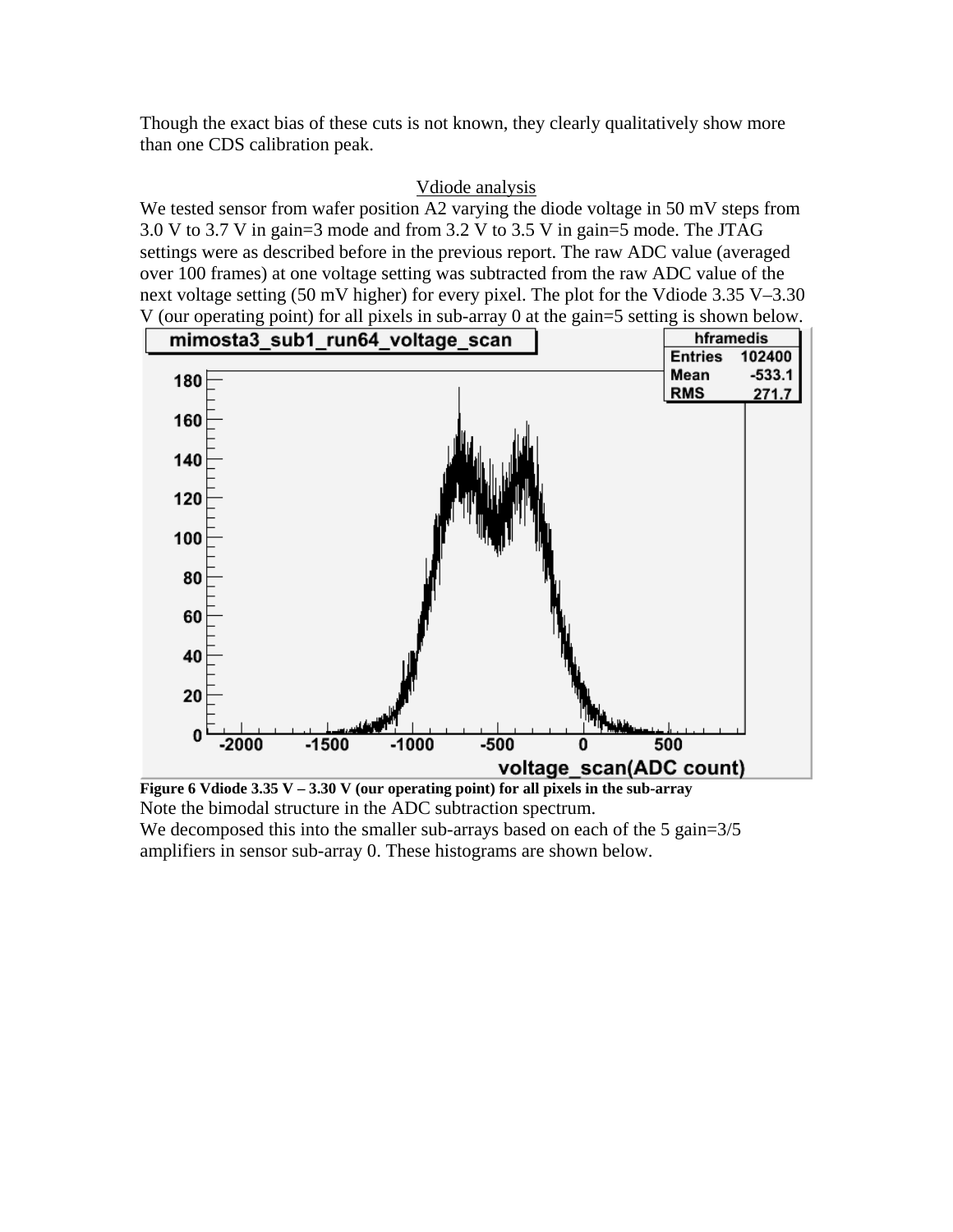

**Figure 7 Histograms of smaller sub-arrays based on each of the 5 gain=3/5 amplifiers in sensor subarray 0 at the gain=5 setting** 

Note that the means for these histograms are -783.8, -266.2, -715, -587.5, -313.3. The sum of these distributions would seem to account for the somewhat bimodal shape of the histogram in the all pixel sub-frame 0 subtraction plot. The histogram data for the other subtractions can be found in the link given above. The file names are as indicated in the plot titles and in the text run log. The ADC subtractions vary quite widely for the gain=3/5 amplifiers under the gain=5 setting. The gain=3 setting is relatively stable. A typical plot is shown below for the same subtraction  $(3.35 V - 3.30 V)$  and sub-array 0.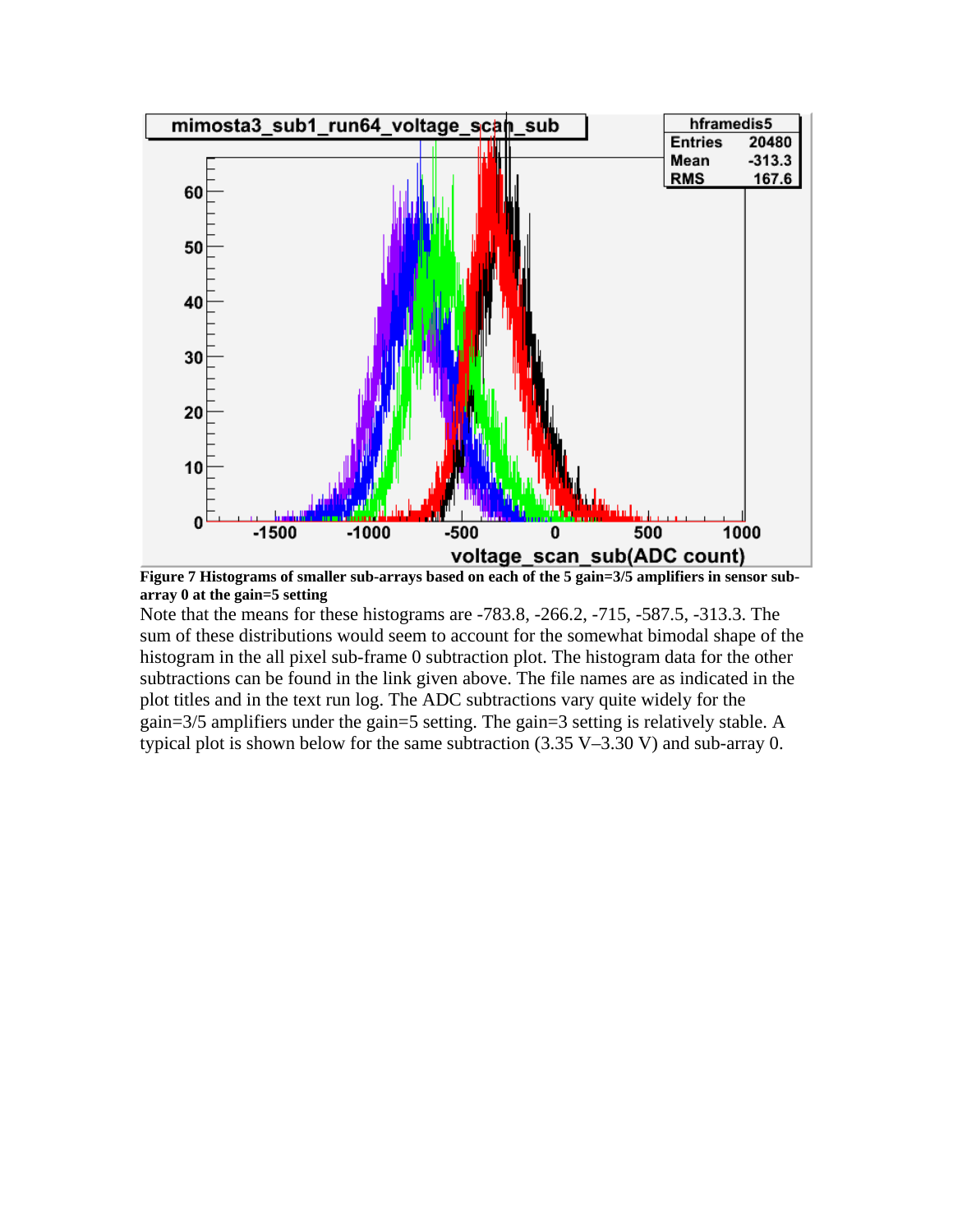

**Figure 8 Histograms of smaller sub-arrays based on each of the 5 gain=3/5 amplifiers in sensor subarray 0 at the gain=3 setting** 

The initial <sup>55</sup>Fe source calibration CDS histogram distribution is shown in figure4 and the data run through the XS cuts analysis is shown in figure 5, we clearly see multiple peaks at the gain=5 setting.

We also tested the relative gain of the system by looking at the marker pixels on the scope and varying the VTEST0/1 voltages. We examined two marker pixels and measured appropriate voltage level changes as a function of VTEST0/1 voltage for both pixels in both gain settings.

#### Observations / Conclusions

We have done additional testing to complement what was presented during the August 19, 2008 phone conference. We made the following observations / conclusions;

- As shown in the cluster and cuts analyses, the  $^{55}$ Fe calibration peak for Mimostar3 in the gain=5 mode appears to have multiple components.
- These components appear to correspond to different gains in each internal subarray read out through each of the multiplexed gain 3/5 amplifiers.
- The gain=3 setting does not appear to have this structure corresponding to the gain=3/5 amplifier sub-arrays.

# Future testing plans

We plan to do further investigation in the following areas;